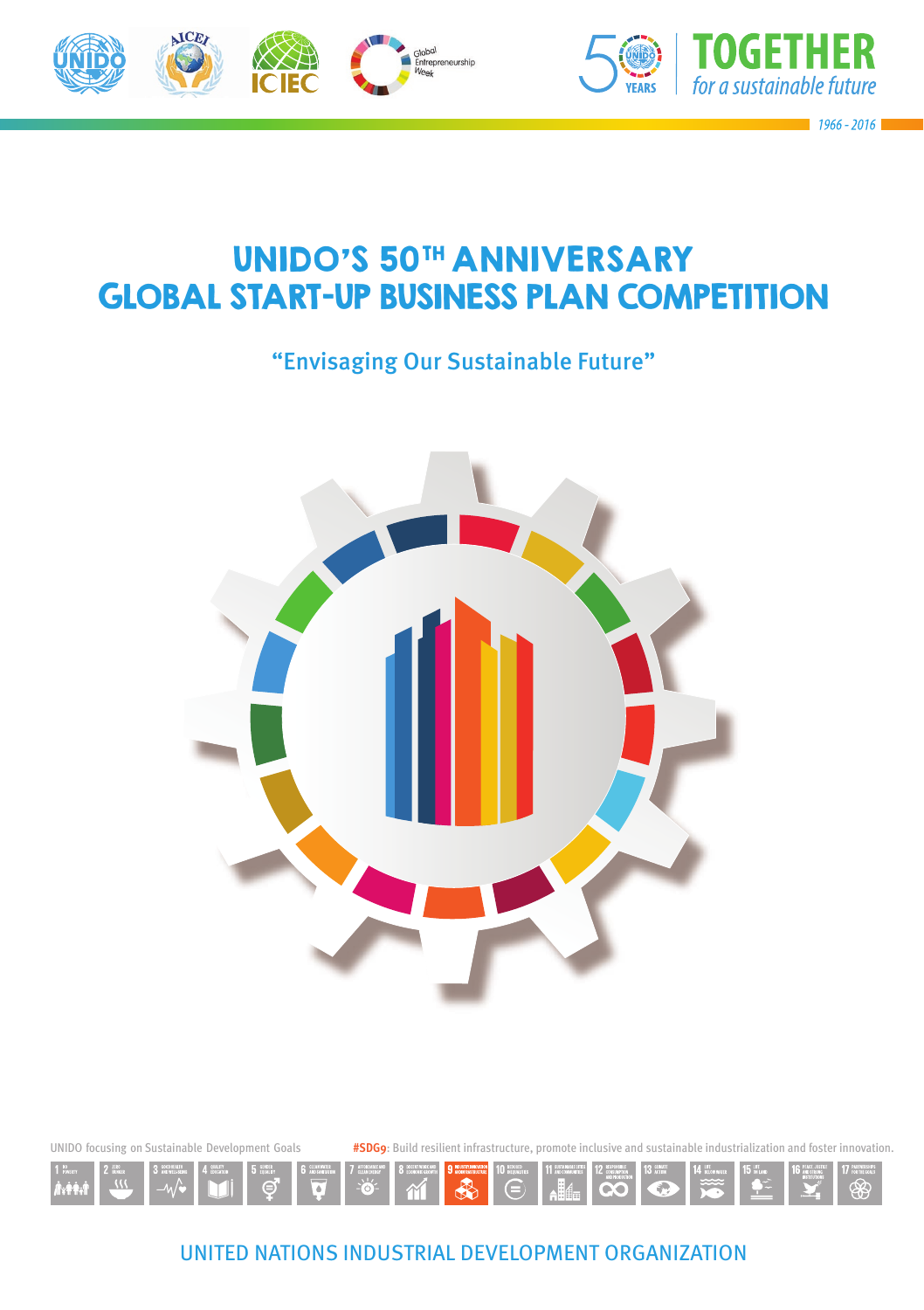#### TARGET GROUP: potential and existing entrepreneur(s), aged between 18-35, with a new business idea or startup in an early stage

## DEADLINE FOR SUBMISSION: 23 September 2016

The Global Start-up Business Plan Competition (GSBPC) aims to stimulate and unleash the spirit of entrepreneurship and innovation among aspiring and existing entrepreneurs with ideas that contribute to their personal economic benefit and towards developing their communities.

The GSBPC calls on potential and existing entrepreneurs to participate by submitting their innovative entrepreneurial ideas by means of a Business Plan Template, which will be reviewed by a team of experts.

A number of criteria will be used to assess the applications. It is important to adequately address each of these factors, in order to successfully present a well-rounded business plan. Further details are available in the Business Plan Template. The main points to focus on are:

- The business idea uniqueness, viability, relevance;
- The product and services description, impact, market need;
- Competitor analysis description, opportunities;
- Target market definition:
- Marketing plan nature, relevance, objectives;
- $\bullet$  Start-up costs and financials.

The three participants or teams with the best business plans will be invited to attend the prize-winners' event in Vienna on 21 to 25 November 2016, during the celebration of UNIDO's 50th Anniversary.

#### THE THREE PARTICIPANTS OR TEAMS JUDGED TO HAVE THE BEST BUSINESS PLANS WILL RECEIVE THE FOLLOWING START-UP CAPITAL:

- 1st Place: \$15,000
- 2nd Place: \$10,000
- 3rd Place: \$5,000

## ALL THREE WINNERS WILL ADDITIONALLY BE REWARDED WITH:

- A UNIDO certificate:
- Increased visibility for their start-up;
- A round-trip from home country to the UNIDO Headquarters in Vienna, Austria;
- Accommodation and health insurance in Vienna (from the 21 to 25 November 2016).

# THE TOP 50 APPLICANTS WILL RECEIVE:

Counselling and mentoring through UNIDO ITPO Bahrain (AICEI) for a period of 6 months.

#### IMPORTANT: Before applying, please make sure you are able to adhere to the following requirements and responsibilities

## APPLICATION PARTICIPATION CRITERIA:

- Participants must be aged between 18 and 35;
- Open to (an) entrepreneur(s) with a new business idea or (an) existing entrepreneur(s) with a startup in its early stages;
- Participants must use the Business Plan Template;
- Open to individuals or teams of maximum 3 members;
- Applications must be completed in English;
- Applications must either be submitted through AICEI's registration form website http://aicei.net/global-startup-business-plan-competition-registration-form/ or via email business-plan@unido.org

#### APPLICATION EXCLUSION CRITERIA

- The following individuals cannot participate, directly or indirectly, in the competition: employees of Organizers or its subsidiaries, affiliates, as well as companies wherein the above mentioned companies have an equity stake. Applications submitted for the competition that potentially conflict with any laws and/or the Organizers code of conducts will also be declined.
- Plagiarism of the business idea and/or elements of the business plan.
- Missing or misleading information in the application may lead to a decline of participation without further explanations.
- Failure to apply or submit the application before the indicated deadline.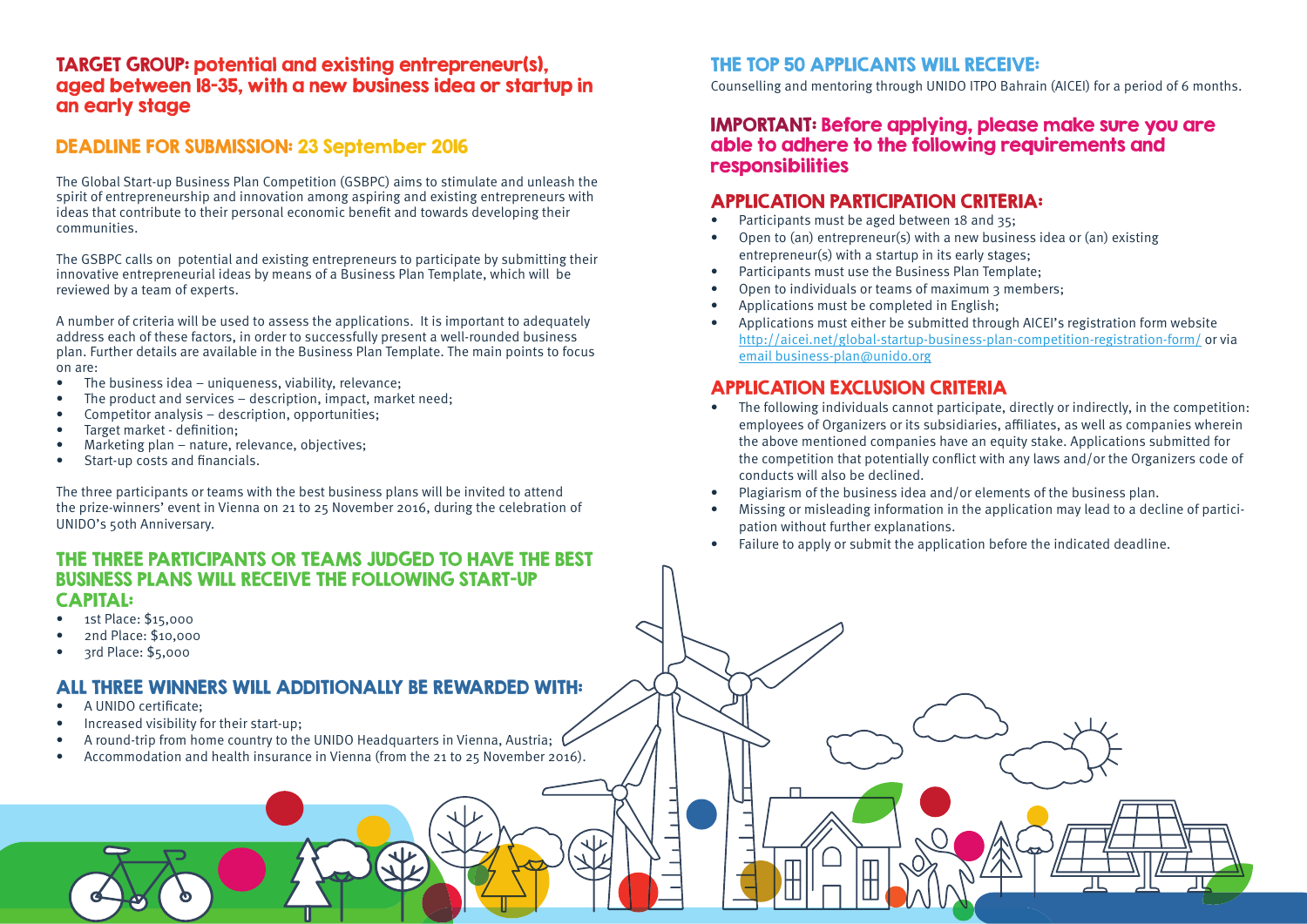## WHAT OTHER CONSIDERATIONS NEED TO BE TAKEN INTO ACCOUNT:

Selected applicants must:

- Be able to travel to Vienna (from 21 to 25 November 2016);
- Possess a valid passport for the duration of the visit and six months beyond the period of the trip;
- Be able to apply for and obtain a visa;
- Be able to support themselves financially during the duration of the stay in Vienna;
- Prepare a short presentation about their business plan to be delivered at the award ceremony.

## UNIDO'S POST-SELECTION RESPONSIBILITIES TO THE APPLICANT, UNIDO WILL:

- $\bullet$  Provide an official invitation letter:
- Purchase travel tickets to and from Vienna;
- Provide health insurance for the duration of the stay;
- Arrange accommodation.

## SUBMISSION STEPS:

All interested entrepreneurs will submit their applications online; entrepreneurs are required to register on the below webpage to receive information and download the Business Plan Template. Submissions can be made either through AICEI's GSBPC registration form website or via email.

#### http://aicei.net/global-startup-business-plan-competition-registration-form/

By submitting the application, the applicant confirms their agreement to GSBPC terms & conditions.\*

Deadline for submission is 23 September 2016 Winners will be notified on 7 October 2016

For information on how to apply, please go to our webpage: www.aicei.net, Or email: business-plan@unido.org Further inquiries will only be answered from the provided email contact

## PROCESS:

- Submission and Screening
	- Received Business Plans (using the Business Plan Template) will be screened based on the exclusion criteria defined, and sorted according to the mandatory and optimal requirements.
- B. Evaluation and Shortlisting:
	- A technical committee consisting of representatives and business counselors of the organizers ("Jury") will be assigned to verify and evaluate the applications
	- Members of this Jury may vary for each round, and will shortlist applications using the evaluation criteria (listed above), to arrive at the top 10 semifinalists.
	- Jury may require participants to provide additional information concerning their applications, and will contact such participants using the contact details included in the submission form (email, telephone number).
- C. Final Judging/Jury:
	- 5 to 6 judges will identify the top three finalists from the shortlist.
- D. Awarding Ceremony:
	- The award ceremony will be held in Vienna on 21 to 25 November 2016, during UNIDO's 50th Anniversary event.

## FURTHER CONSIDERATIONS:

- By submitting the application for consideration, the candidate attests that: - It is an original self-written business plan by him/her/them.
	- The business plan has not been submitted or published in the past.
- Participants whose contact information changes during the course of the competition are responsible for notifying UNIDO.
- UNIDO reserves the right to disqualify candidates who breach the competition criteria.
- Decisions taken by the UNIDO judges are final. Entrant agrees to comply with and be bound by the decisions of the panel of judges on all matters associated with the competition.
- UNIDO will pay for a round-trip air transportation via the most direct and cheapest route.
- Winners allow UNIDO to use their names, photographs and business plans for promotional and publicity purposes.